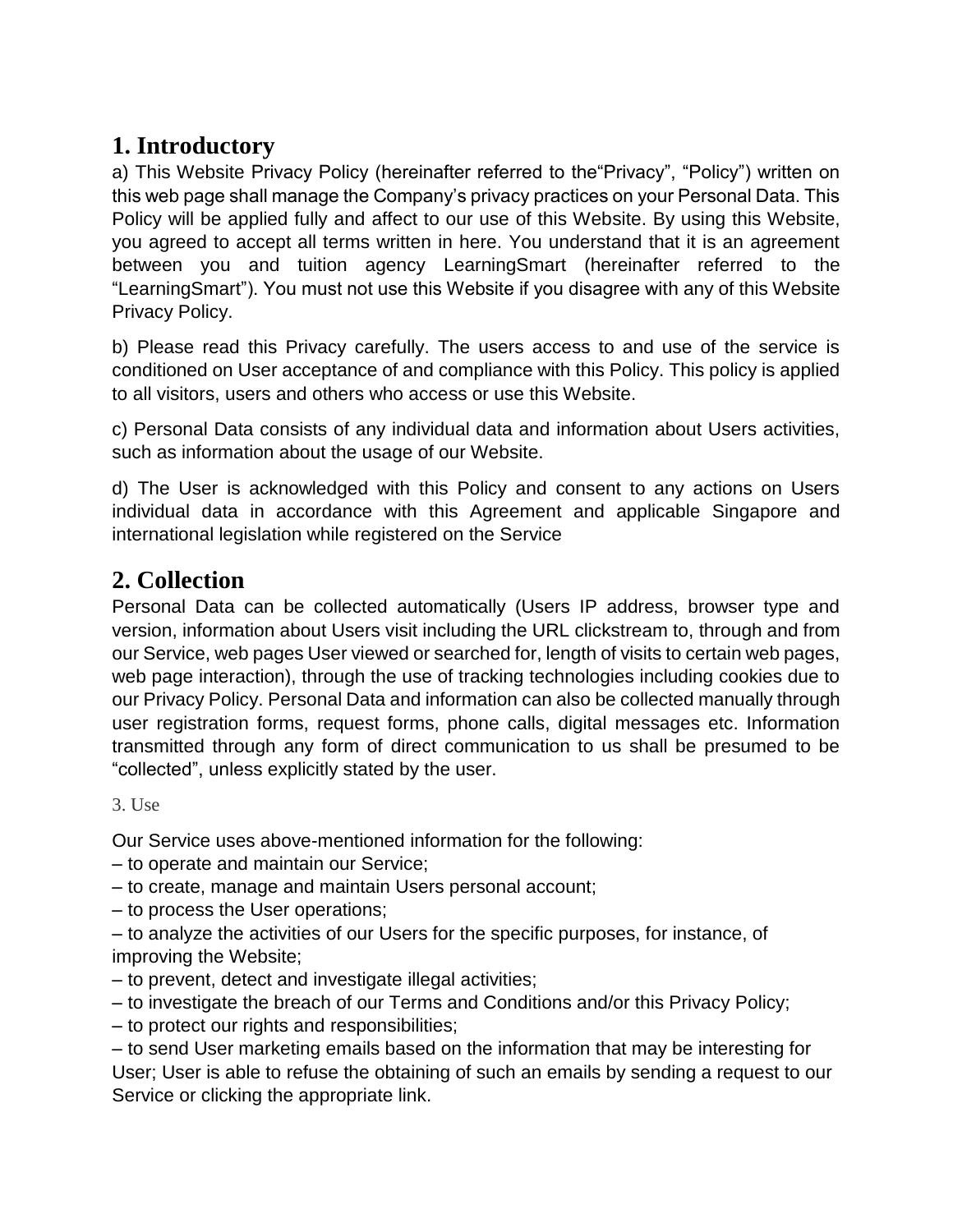We are fully compliant with Do Not Call Register (DNC) requirements and do not send any unsolicited messages to the general public. Only users who have engaged our services or voluntarily provided our Service with their contact information via our website or other channels shall receive marketing information from us. Clients or tutors who request the services of LearningSmart are deemed to have accepted the agreement and terms and acknowledge the willingness to receive future updates, marketing, and promotions. The user can unsubscribe at any point in time by notifying us by SMS, email, or other means.

### **4. Third party actions**

1) We can disclose Users Personal Data with third parties for the following reasons:

– on the legal request of governmental or law enforcing bodies;

- to investigate the potential violations;
- to prevent the technical issues;

– to enforce applicable law, procedures, and regulations in accordance with Singapore and international legislation;

– for the request of processing partner for the reasons of making payment through financial institutions.

2) The User Personal Data is not shared with third parties except the above-mentioned circumstances.

3) The User Personal Data is not to be sold, provided on lease and shared to other Services.

4) Our Website contains links to other Services, Websites or applications. The User agrees that those Services, Websites, and applications have their own Privacy Policies. Our Service is not responsible for usage, collection, and disclosure of your Personal Data by this Services.

# **5. Security**

1) We ensure the User that Personal Data is secured. All reasonable measures (physical, electronic and managerial procedures) were taken in order to protect the collected information from unauthorized access or disclosure.

2) We do not guarantee that the existing measures of data protection are absolutely safe. The Service cannot guarantee the total security of User Personal Data data in case of unauthorized access of the third parties.

3) The access is allowed only to our Service and people authorized by our Service. We ensure User, that such persons keep your Personal Data in a confidential way.

### **6. Cross-border transfer**

1) The Website may be hosted on a server outside your homeland. In this way, the User permits the transfer of his Personal Data outside the borders of a home country.